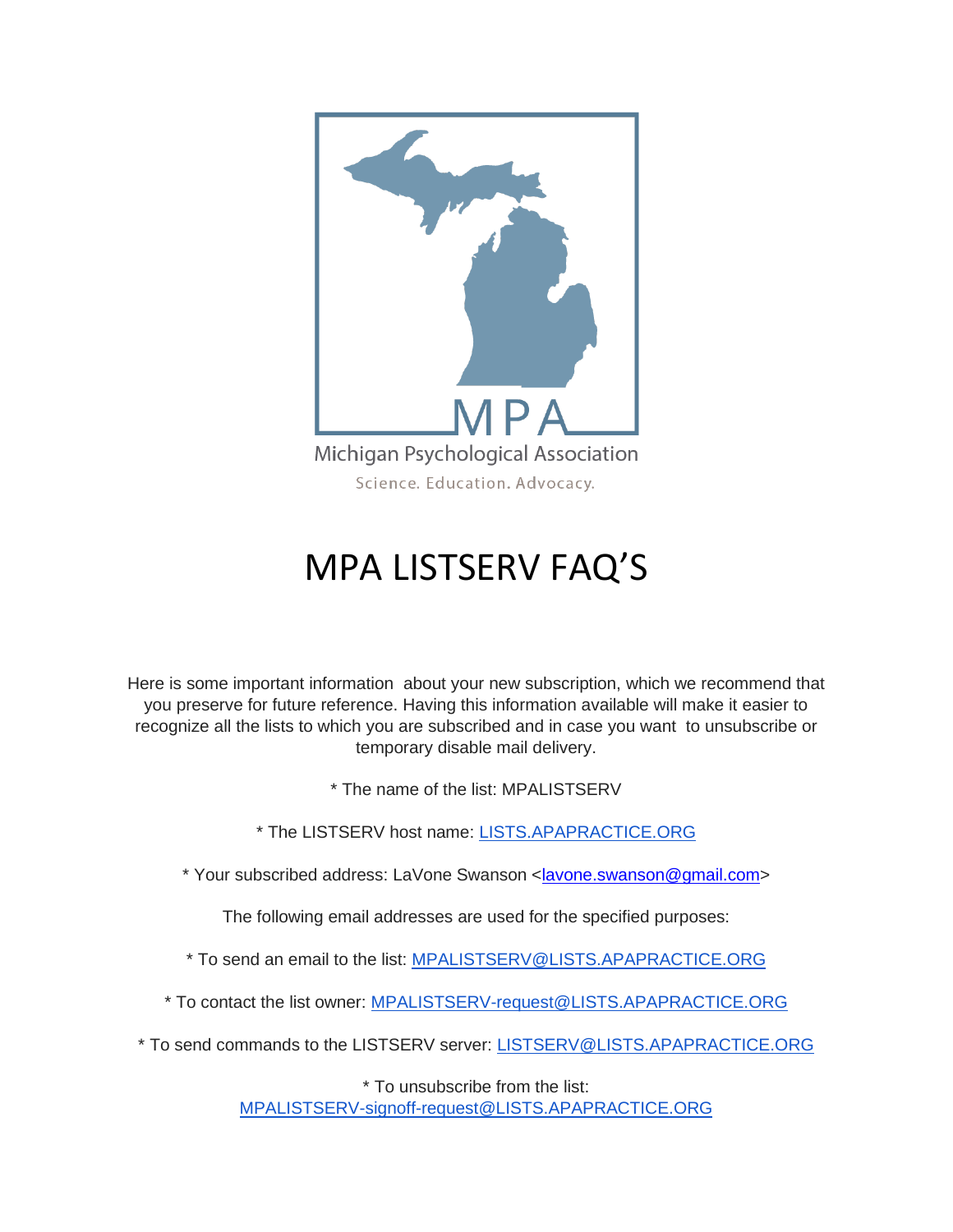The following URLs may also be useful:

\* The list home page: http://lists.apapractice.org/cgi-bin/wa-apapractice.exe?A0=MPALISTSERV

\* The list subscription page: http://lists.apapractice.org/cgi-bin/wa-apapractice.exe?SUBED1=MPALISTSERV

## \* SETTING A SERVER-LEVEL PASSWORD \* \*\*\*\*\*\*\*\*\*\*\*\*\*\*\*\*\*\*\*\*\*\*\*\*\*\*\*\*\*\*\*\*\*\*\*

If you do not already have a password for the **LISTS.APAPRACTICE.ORG** server, we recommend that you set one now. A LISTSERV password is linked to your subscribed address (LaVone Swanson <lavone.swanson@gmail.com>) and is valid for all lists to which you are subscribed on the LISTS.APAPRACTICE.ORG server. The same password can be used for email commands as well as for access to the web interface for the lists to which you are subscribed.

> To set your password for this server, visit: http://lists.apapractice.org/cgi-bin/wa-apapractice.exe?GETPW1=

> > فالمقاومة والمقاولة والمقاولة والمقاومات والمقاومات والمقاولة والمقاولة والمقاولة والمقاومات والمقاومات والمقاولة والمقاولة والمقاولة

\* INTERACTING WITH LISTSERV VIA THE WWW \* 

Subscription settings and preferences can be set using LISTSERV's web interface. Once you have set a server password as explained above, you may log in and set your preferences at:

http://lists.apapractice.org/cgi-bin/wa-apapractice.exe?SUBED1=MPALISTSERV.

Contributions sent to this list are automatically archived. You can access the list archives at: http://lists.apapractice.org/cqi-bin/wa-apapractice.exe?A0=MPALISTSERV

You may need to log in to view the archives.

\* INTERACTING WITH LISTSERV BY EMAIL \* \*\*\*\*\*\*\*\*\*\*\*\*\*\*\*\*\*\*\*\*\*\*\*\*\*\*\*\*\*\*\*\*\*\*\*\*\*\*

You may leave the list at any time by sending a SIGNOFF MPALISTSERV command to: LISTSERV@LISTS.APAPRACTICE.ORG, or by sending a blank email to: MPALISTSERV-signoff-request@LISTS.APAPRACTICE.ORG.

You can also tell LISTSERV how you want it to confirm the receipt of messages that you send to the list. To send yourself a copy of your own messages, send a SET MPALISTSERV